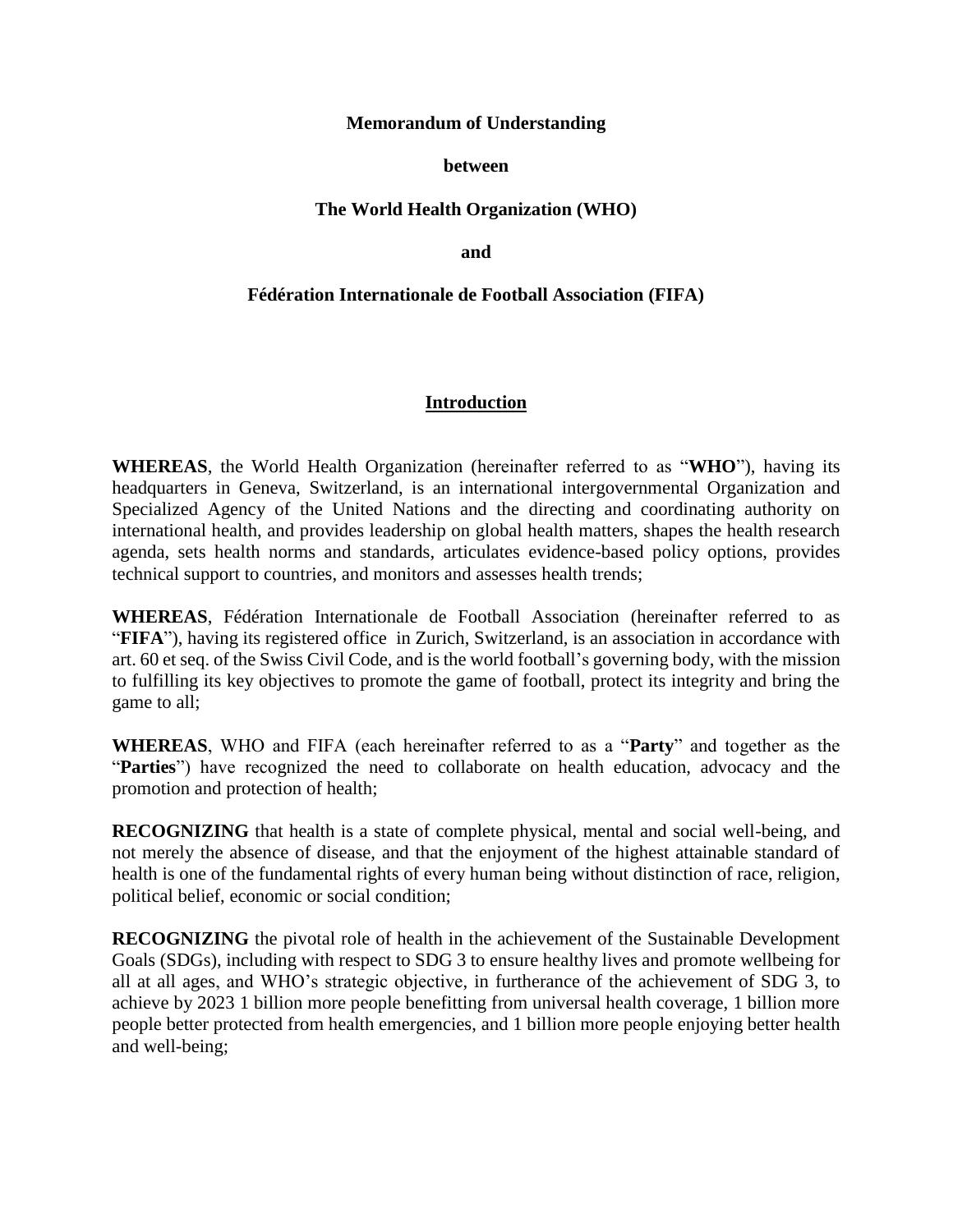**RECOGNIZING**, as provided in paragraph 37 of United Nations General Assembly Resolution A/RES/70/1 (adopting the SDGs), the growing contribution of sport to the realization of development and peace in its promotion of tolerance and respect and the contributions it makes to the empowerment of women and of young people, individuals and communities as well as to health, education and social inclusion objectives; and

**RECOGNIZING** that sport, in particular football, is intended for all citizens, regardless of gender, race, colour of skin, age, disability, religion, ethnic, national or social background, birth, gender, sexual orientation, disability, language, wealth and any other status, political persuasions or on any other grounds and that diversity must be promoted in and through sport and any kind of discrimination must be rejected;

Now, therefore, the Parties decide as follows:

### **Article 1 Objectives and Areas of Collaboration**

1. The objective of this Memorandum of Understanding is to provide a framework of collaboration and understanding, and to facilitate such collaboration between the Parties to further their shared goals and objectives in health education, advocacy and promotion.

2. The Parties intend to collaborate in the following overarching themes pursuant to this Memorandum of Understanding:

- a. leveraging the Parties' respective strengths to ensure the reach of health messages and activity-related programmes, focusing on football, and behaviour-change campaigns that have a positive impact on health and wellbeing globally;
- b. strengthening and promoting efforts by each Party in protecting and promoting people's health and wellbeing everywhere to make the healthy choice the easy choice through health systems and healthy settings; and
- c. undertaking joint initiatives that leverage technical expertise to enhance health and safety at events as well as stimulate football environments to promote the health and well-being of visitors, fans, players, employees, and communities, globally, nationally and locally.

3. Detailed areas for collaboration by the Parties pursuant to the above-mentioned themes, presented under the four topic pillars, are set forth in Annex I hereto. The Parties may agree on further areas of collaboration pursuant to this Memorandum of Understanding by mutual written agreement, including, as appropriate, by modification of Annex I.

4. The scope of collaboration by the Parties as described above and further detailed in Annex I is not exhaustive and should not be taken to exclude or replace other forms of collaboration between the Parties on other issues of common interest.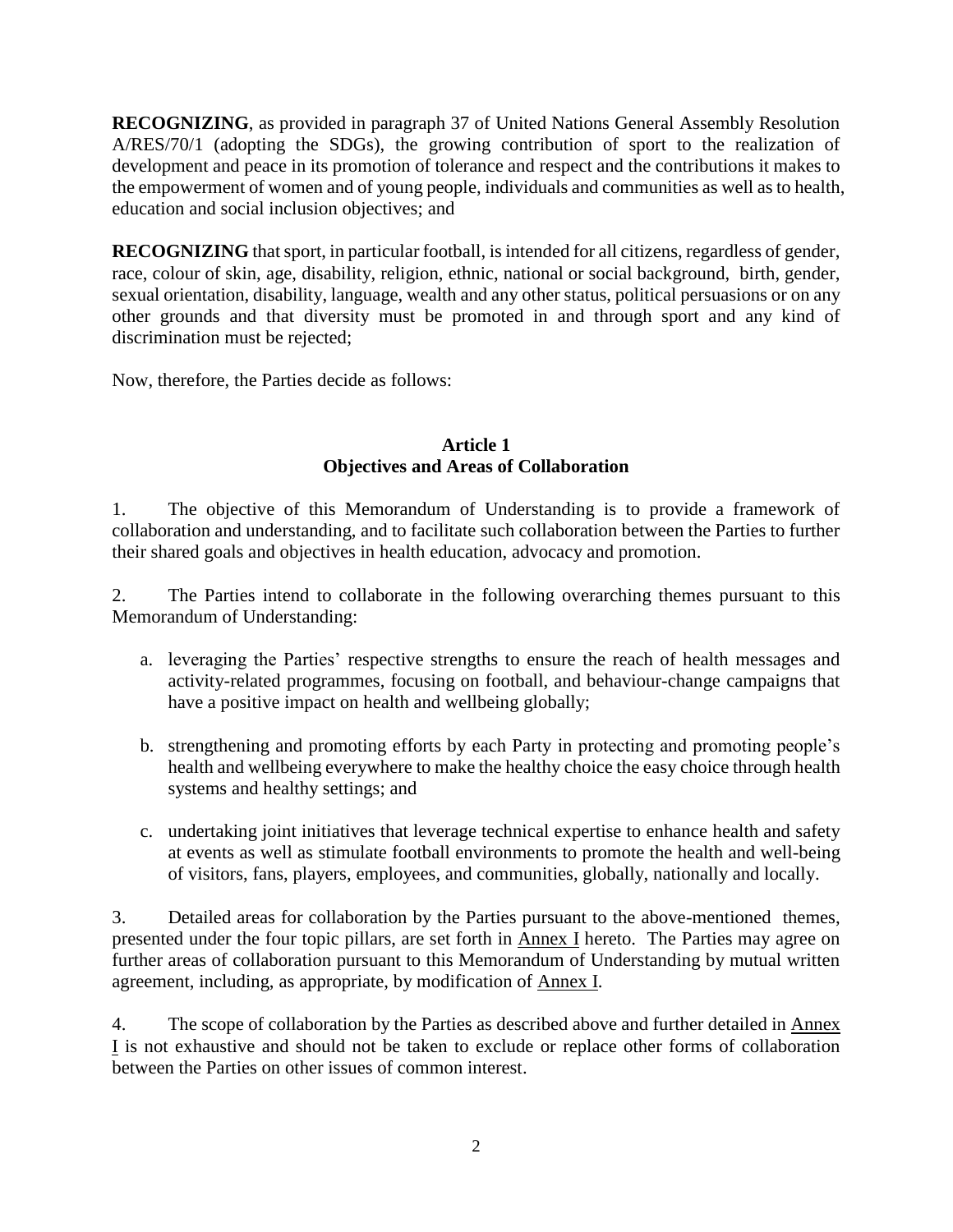5. The Parties expressly declare that they do not intend to create any company, simple partnership, joint venture, other company relationship or employment relationship by way of this Memorandum of Understanding. Furthermore, this Memorandum of Understanding does not establish any relationship between a Party and any third parties that the other Party has entered or will enter into relationships with, including, without limitation, the other Party's corporate sponsors.

6. The Parties enter into this Memorandum of Understanding subject to each Party's organizational mandate, including, with respect to WHO, its independence in its normative role in public health advice.

# **Article 2 Organization of the Collaboration**

1. The Parties intend to hold joint meetings regarding this Memorandum of Understanding on a regular basis, including by teleconference, videoconference, and face-to-face meetings, and develop a draft joint work programme for approval by each Party, to evaluate progress, to discuss any issues or challenges experienced and to make recommendations between the Parties, as appropriate.

2. An annual meeting with appropriate representation of the Parties will take place to regularly take stock of the collaboration and joint activities, and to define and reorient priority areas of collaboration, as needed.

# **Article 3 Implementation, Resource Contributions, and Fundraising**

1. In implementing activities, projects and programmes in the agreed priority areas, the Parties aim to execute subsequent agreement(s) appropriate for the implementation of such initiatives. The Parties will negotiate in good faith the terms of such subsequent agreement(s).

2. Implementation of any of the activities outlined in this Memorandum of Understanding will be subject to the availability of sufficient financial and human resources of the Parties, and each Party's programme of work, priority activities, policies, rules and regulations, as well as its administrative procedures and practices. This Memorandum of Understanding does not give rise to any legally binding commitment of resources, financial or otherwise, for either Party.

3. Subject to the provisions of Article 3, paragraph 2 above, each Party will be responsible for the financing of its roles and activities envisioned under this Memorandum of Understanding, and no transfer of funds between the Parties is envisioned in connection with this Memorandum of Understanding.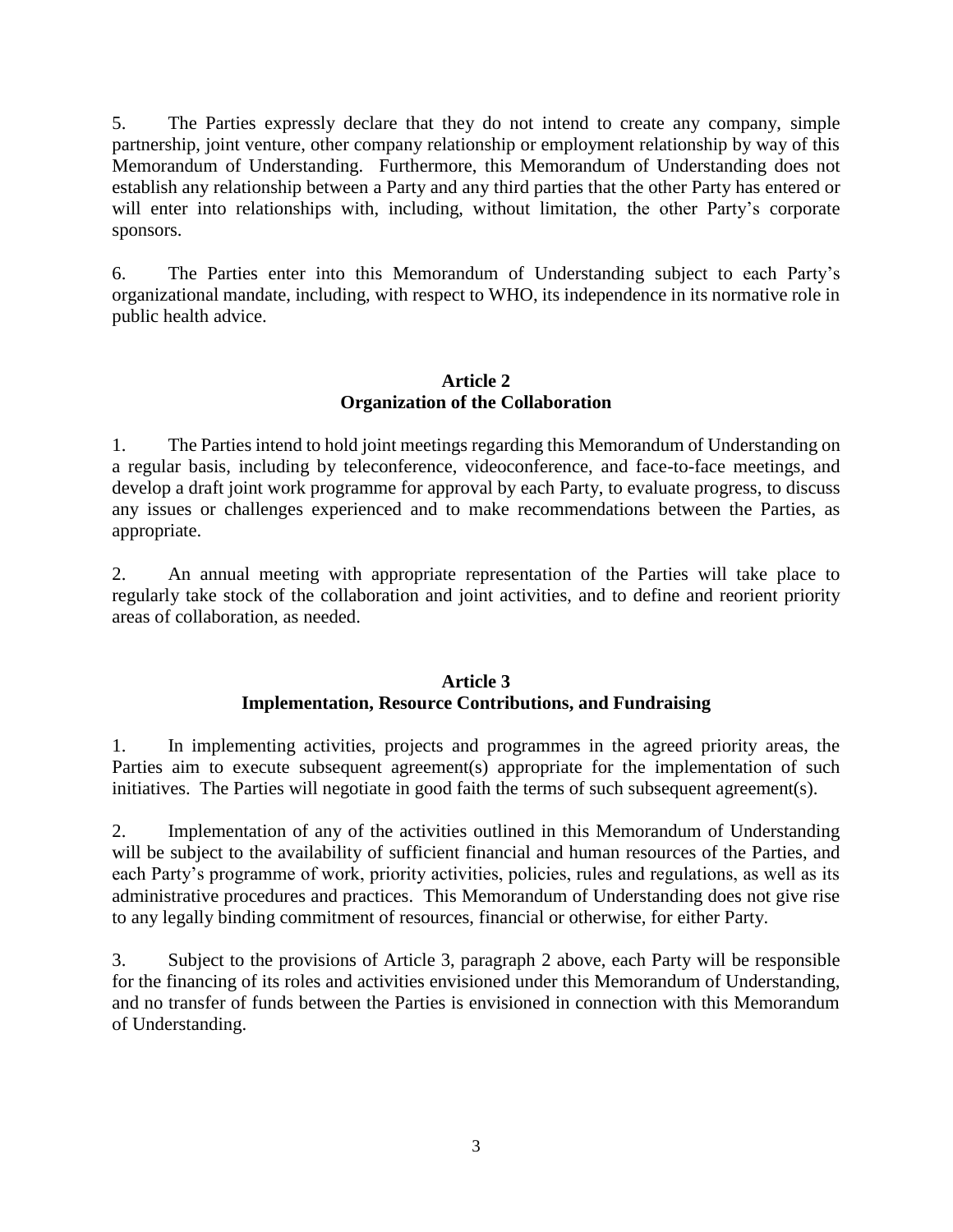4. Neither Party will engage in fundraising with third parties for activities to be carried out pursuant to this Memorandum of Understanding in the name of, or on behalf of, the other Party, without the prior written approval of the other Party.

## **Article 4 Intellectual Property Rights**

1. This Memorandum of Understanding does not imply any transfer of intellectual property rights. In particular, each Party shall retain any and all intellectual property rights in all materials owned by it.

2. This Memorandum of Understanding does not grant to a Party the right to use materials or intellectual property belonging to or created by the other Party.

3. In the event of joint implementation of activities pursuant to this Memorandum of Understanding, which results in the development of intellectual property rights, the provisions regarding such intellectual property rights will be determined by separate agreement between the Parties prior to any use or dissemination of such intellectual property.

### **Article 5 Communications and Disclosure**

1. Each Party may acknowledge the existence of this Memorandum of Understanding to the public, provide general information with respect to the collaborative activities contemplated herein, and publish this Memorandum of Understanding on its website. Such disclosure(s) will be made in accordance with the disclosing Party's respective disclosure policies and consistent with the text of this Memorandum of Understanding.

2. The Parties will confirm and agree with each other regarding all publicity and public statements relating to this Memorandum of Understanding prior to the release of such publicity and public statements, and intend to establish a joint communications plan for that purpose. The Parties will not state or imply that activities outside the scope of this Memorandum of Understanding are part of this collaboration, or endorsed or approved by the other Party.

3. The Parties will not allow any third party, including, without limitation, any corporate sponsor or donor to a Party, to refer to the collaboration between WHO and FIFA under this Memorandum of Understanding including in a manner that implies involvement with, endorsement by, or support to, that collaboration.

4. Any public statement, publicity, or disclosure is subject to the prior written agreement of both Parties.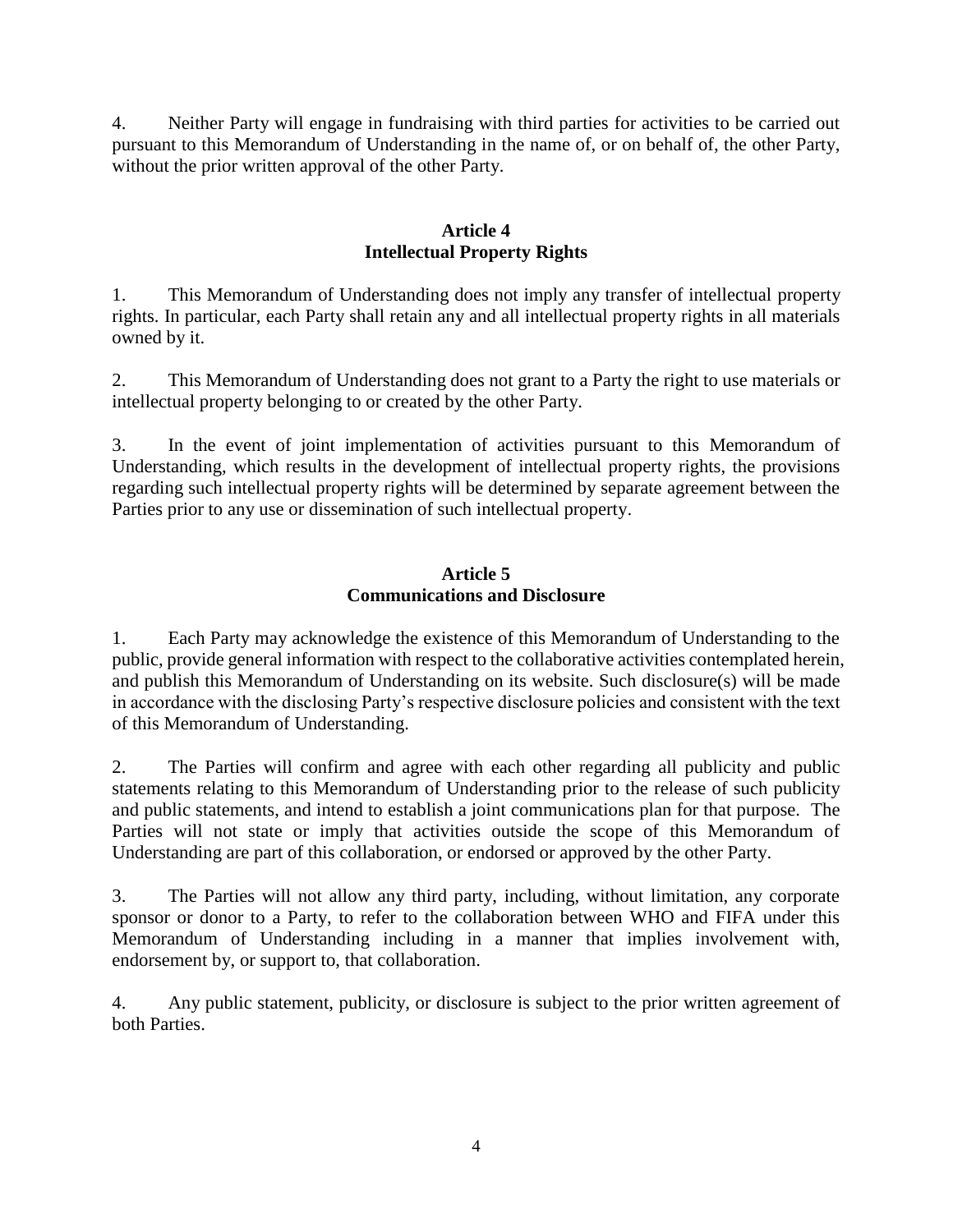#### **Article 6 Official Emblems and Logos**

1. Except as pre-agreed by the Parties in writing, whether during or after the term of this Memorandum of Understanding, neither Party will, and will not authorise any third party to, adopt, use or reproduce in any media whatsoever (including as any Internet domain name), or apply for trademark, copyright, design and industrial design registration in respect of, any of the following properties of the other Party ("**Marks**"):

(i) any name, logo, trade mark, indicia, brand name, symbol, service mark or other mark (whether registered or unregistered) or designation which may be inferred as identifying with, or relating to a Party or its affiliates (and, in the case of FIFA, FIFA events/competition or any of FIFA's affiliates);

(ii) other marks, design elements or legal names that are owned, controlled or used by a Party or any of its affiliates (including, in the case of FIFA, the official name(s), emblem(s) or trophies of any FIFA competition); or

(iii) any symbol, emblem, logo, mark, design element or designation which, in the other Party's reasonable opinion, is similar to, or is a derivation or colourable imitation of any of the above.

2. In the event that, in accordance with the foregoing, approval is provided by a Party, such usage, reproduction, etc shall be subject to compliance with that Party's further instructions (rules, regulations and guidelines) in relation to each and every case of usage, reproduction, etc of the Marks, respectively. In no event will approval for usage, reproduction, etc of the Marks be granted for commercial purposes.

# **Article 7 Responsibility**

Each Party will be solely responsible for the manner in which it carries out its part of the activities under this Memorandum of Understanding. Thus, a Party will not be responsible for any loss, accident, damage or injury suffered or caused by the other Party, or that other Party's personnel or contractors, in connection with, or as a result of, the collaboration under this Memorandum of Understanding.

## **Article 8 Notification and Amendment**

1. Each Party will promptly notify the other Party in writing of any anticipated or actual material changes that will affect the execution of this Memorandum of Understanding.

2. This Memorandum of Understanding may be amended only by mutual written agreement of the Parties.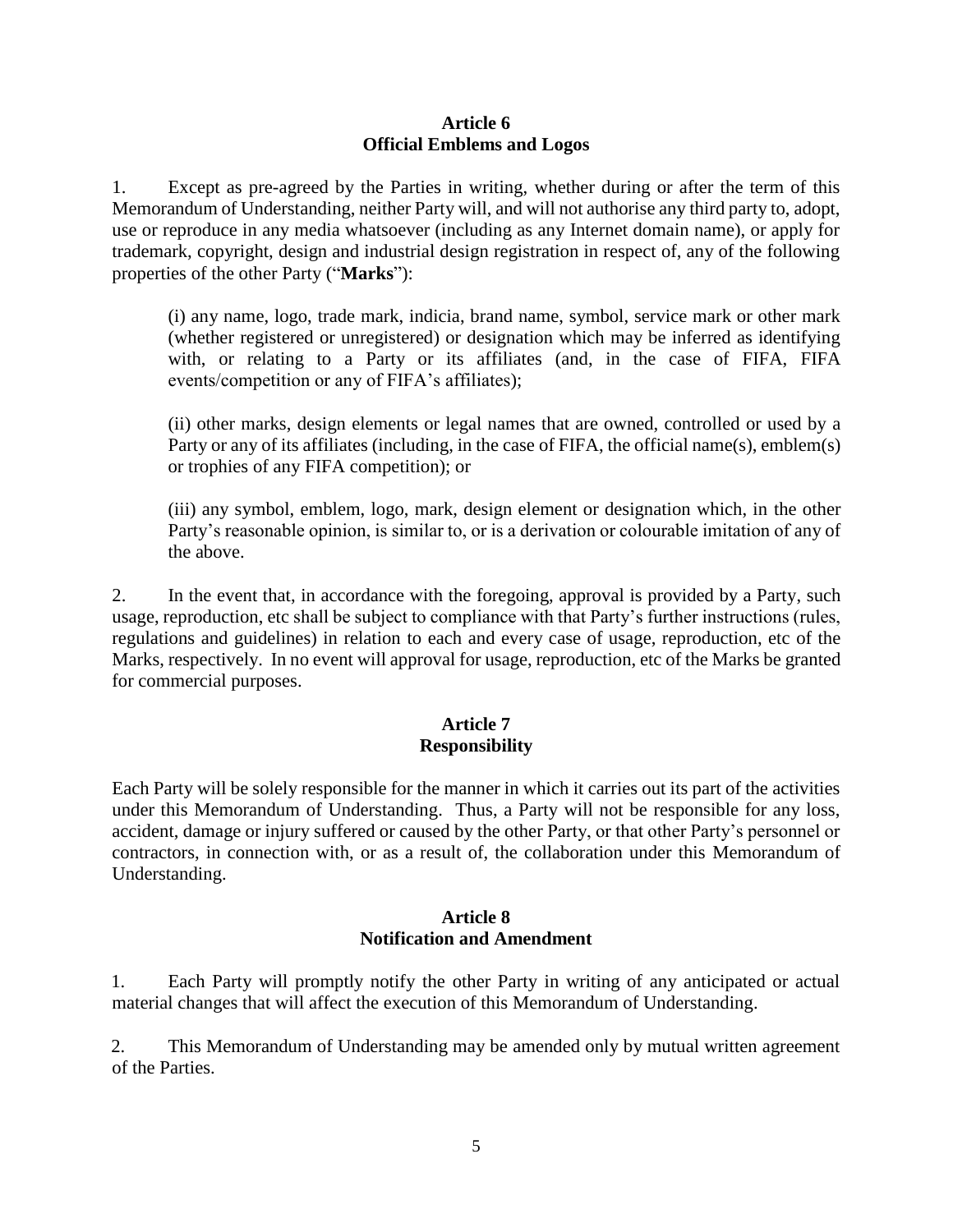### **Article 9 Duration and Termination**

1. This Memorandum of Understanding will begin on signature by the authorized official of each Party. If the signing occurs on different dates, this Memorandum of Understanding will begin on the last dated signature.

2. The Memorandum of Understanding will continue for a period of four years from the date of signature as described in Article 9, paragraph 1 above and may be extended at that time by written agreement of the Parties for additional periods of two years.

3. Either Party may terminate this Memorandum of Understanding by giving no less than three months' written notice to the other Party. Any such termination will be without prejudice to the orderly completion of any ongoing activity pursuant to this Memorandum of Understanding as of the time of such notice.

## **Article 10 Communications**

All written communications exchanged under this Memorandum of Understanding will be directed to the following addresses:

# **For WHO:**

# **For FIFA:**

| The World Health Organization               | The Fédération Internationale de Football |
|---------------------------------------------|-------------------------------------------|
| Director                                    | Association                               |
| <b>Health and Multilateral Partnerships</b> | <b>Public Affairs Department</b>          |
| 20 Avenue Appia                             | FIFA-Strasse 20                           |
| 1211 Geneva 27                              | P.O. Box 8044 Zurich                      |
| Switzerland                                 | Switzerland                               |

A Party may update its contact information as listed above by written notice to the other Party.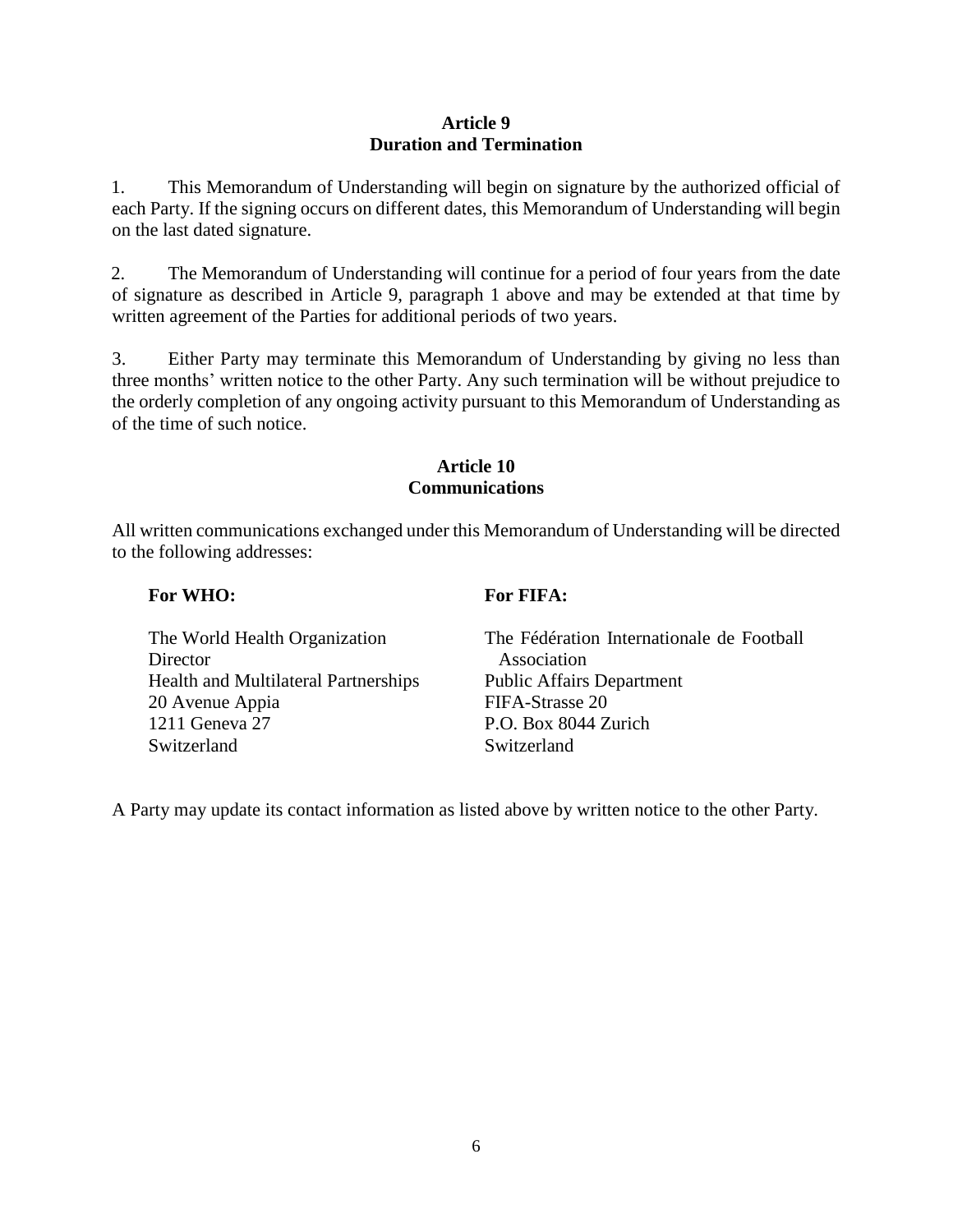#### **Article 11 Dispute Resolution, Privileges and Immunities**

1. This Memorandum of Understanding is an expression of common understanding, and is not an international convention or agreement, is not subject to international law, is not intended to give rise to any rights or obligations under international or domestic law, and does not in itself give rise to any implication of commitment of resources, financial or otherwise, for either FIFA or WHO. Any dispute relating to the interpretation or application of this Memorandum of Understanding will, unless amicably settled, be subject to conciliation. In the event of failure of the latter, the dispute will be settled by arbitration. The arbitration will be conducted in accordance with the modalities to be agreed upon by the Parties or, in the absence of agreement, in accordance with the UNCITRAL Arbitration Rules as at present in force. The place of arbitration shall be Geneva, Switzerland, and the language of the proceedings shall be English. The Parties will accept the arbitral award as final.

2. Nothing contained herein will be construed as a waiver of any of the privileges and immunities enjoyed by WHO under national or international law, and/or as submitting WHO to any national court jurisdiction.

Signed in duplicate on the date provided below:

## For **the World Health Organization**:

For **the Fédération Internationale de Football Association**:

\_\_\_\_\_\_\_\_\_\_\_\_\_\_\_\_\_\_\_\_\_\_\_\_\_\_\_\_\_\_\_\_\_\_

\_\_\_\_\_\_\_\_\_\_\_\_\_\_\_\_\_\_\_\_\_\_\_\_\_\_\_\_\_\_\_\_\_

Dr Tedros Adhanom Ghebreyesus Director-General Date: 4 October 2019

\_\_\_\_\_\_\_\_\_\_\_\_\_\_\_\_\_\_\_\_\_\_\_\_\_\_\_\_\_\_\_\_\_\_

Gianni Infantino President Date: 4 October 2019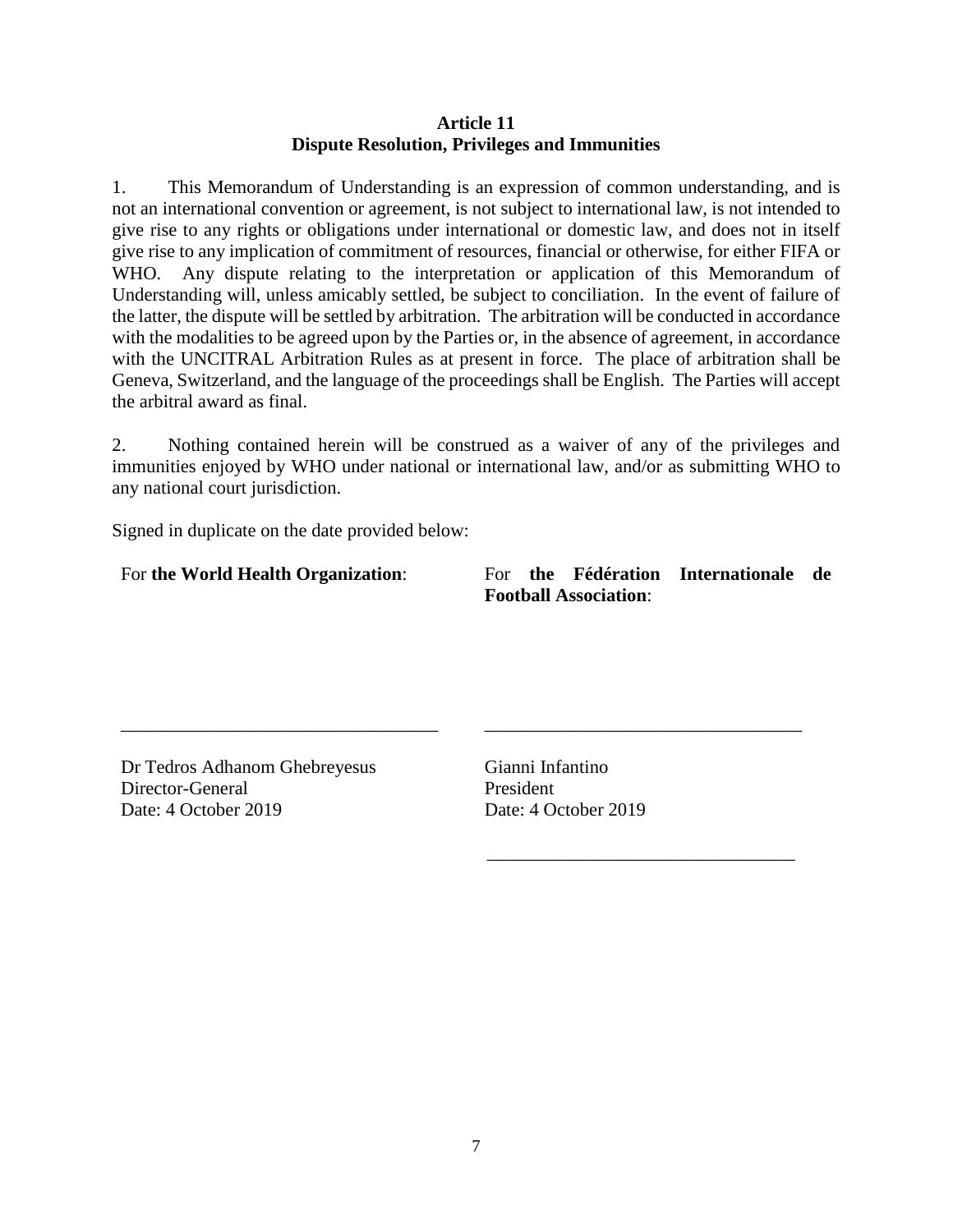## **Annex I: Areas of Collaboration**

As described in Article 1, the focus areas for collaboration by the Parties pursuant to this Memorandum of Understanding are, as of the time of signature, those provided in this Annex I. For the avoidance of doubt, the areas for collaboration listed in this Annex I do not create legally binding commitments on either Party, and are subject to each Party's respective internal policies, rules, regulations and requirements.

### **Pillar 1: Advocacy for health promotion**

Collaborate to deliver health messaging to people worldwide via FIFA's various engagement platforms, including:

- implementing educational health campaigns related to football, the promotion of physical activity and reduction of sedentary behaviour, and education of the public about the risks and harms of smoking and/or tobacco use and second-hand smoke;
- conducting public education awareness campaigns on how football can improve health, including by engaging with FIFA Legends, national teams and associations, and WHO Goodwill Ambassadors, to deliver selected prioritised health messages to fans (e.g. at events and through mass media and social media); and
- developing and delivering communication products promoting health through football in an educative way in FIFA tournaments, endeavouring to reach when feasible the global audience of FIFA tournaments (including such men's, women's and youth football tournaments as the case may be).

### **Pillar 2: Policy alignment**

- Ensuring tobacco-free environments, including at FIFA events, as per the provisions of The Tobacco Free Policy for FIFA Events.
- Encouraging national football federations to adopt tobacco-free policies, including with respect to stadia.
- WHO providing FIFA with non-binding technical advice regarding risks and implementation of health policies, for example relating to tobacco, alcohol, promotion of physical activity, healthy diets, food safety, mass gatherings, and health-security related risks, hazards, and public health emergencies, international travel and trade, and emergence and re-emergence of international disease threats and other health risks, in accordance with the International Health Regulations (2005).
- FIFA and WHO engaging in dialogue on health-related matters.